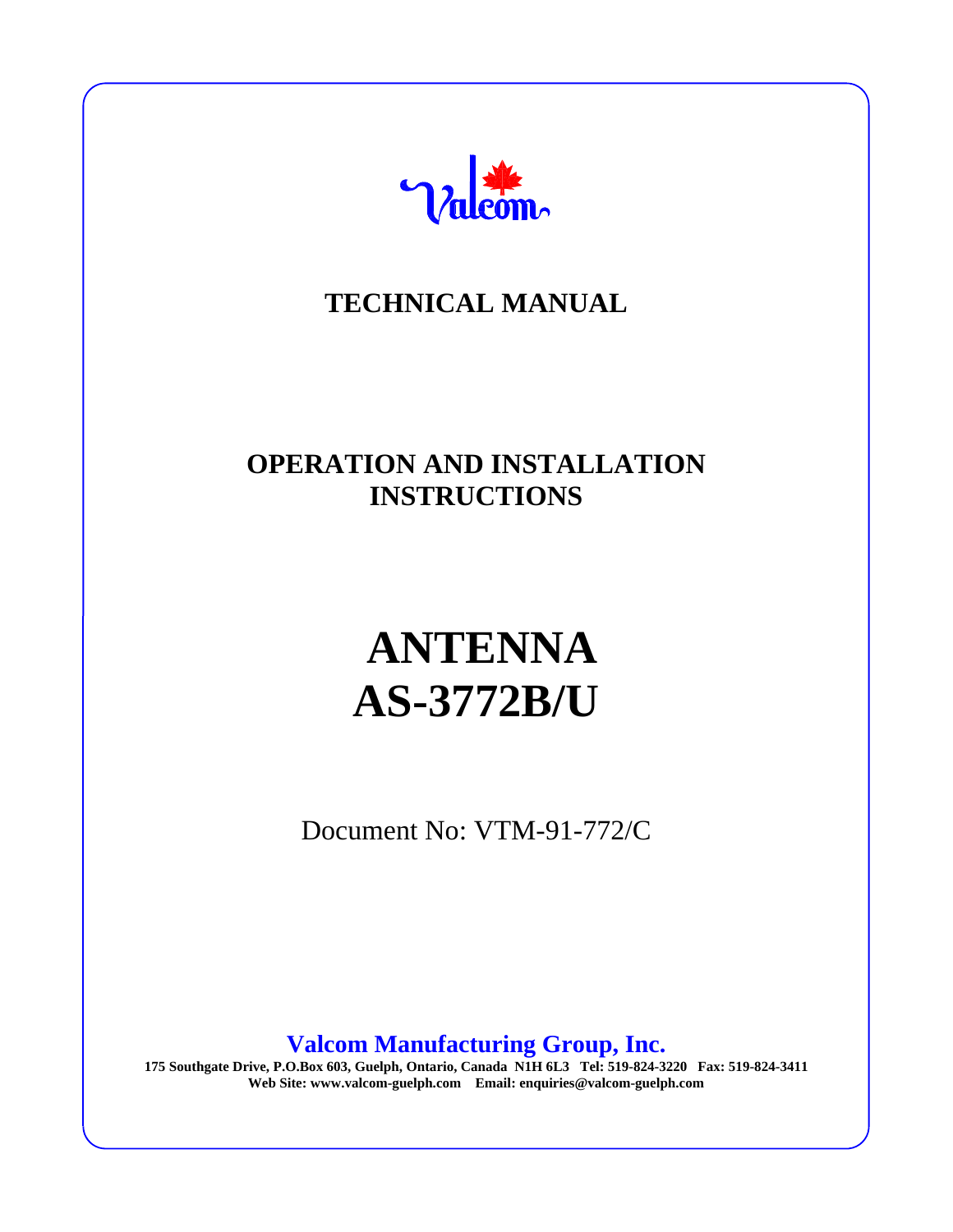$\blacksquare$ 

#### RECORD OF CHANGES

| <b>CHANGE</b><br><b>NUMBER</b> | <b>DATE</b> | <b>TITLE OF BRIEF</b><br><b>DESCRIPTION</b> | <b>ENTERED</b><br>${\rm BY}$ |  |
|--------------------------------|-------------|---------------------------------------------|------------------------------|--|
| $\mathbf A$                    | Mar 2004    | <b>General Formatting Edits</b>             | Jason Soper                  |  |
| $\, {\bf B}$                   | Aug 2007    | <b>Added Maintenance Section</b>            | Jason Soper                  |  |
| $\mathsf{C}$                   | Nov 2013    | Various minor improvements                  | Jason Soper                  |  |
|                                |             |                                             |                              |  |
|                                |             |                                             |                              |  |
|                                |             |                                             |                              |  |
|                                |             |                                             |                              |  |
|                                |             |                                             |                              |  |
|                                |             |                                             |                              |  |
|                                |             |                                             |                              |  |
|                                |             |                                             |                              |  |
|                                |             |                                             |                              |  |
|                                |             |                                             |                              |  |
|                                |             |                                             |                              |  |
|                                |             |                                             |                              |  |
|                                |             |                                             |                              |  |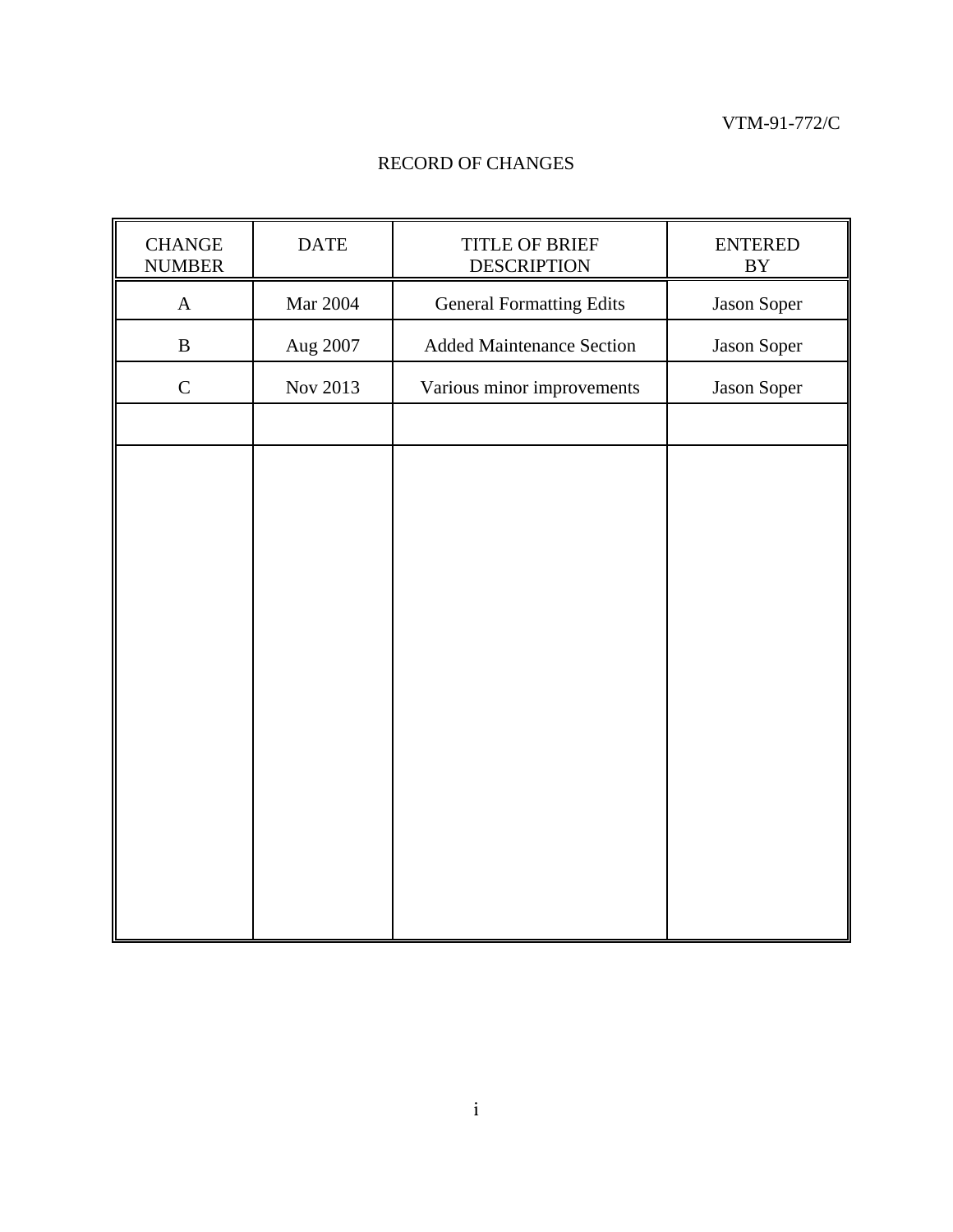#### **TABLE OF CONTENTS**

| Section | Page |
|---------|------|
|         |      |

| 1 | GENERAL INFORMATION AND SAFETY PRECAUTIONS<br>$1 - 1$<br>$1 - 2$<br>$1 - 3$<br>$1 - 4$<br>$1-5$<br>$1-6$<br>$1 - 7$ |
|---|---------------------------------------------------------------------------------------------------------------------|
| 2 | $2 - 1$<br>$2 - 2$<br>$2 - 3$                                                                                       |
| 3 | $3-1$<br>$3 - 2$<br>Overall Level<br>$3 - 3$                                                                        |
| 4 | 4-1<br>$4 - 2$<br>$4 - 3$<br>$4 - 4$<br>$4 - 5$<br>$4 - 6$<br>$4 - 7$                                               |
| 5 | 10<br>10<br>$5-1$<br>$5 - 2$<br>10                                                                                  |
| 6 | 12<br><sup>12</sup><br>$6-1$<br>$6 - 2$                                                                             |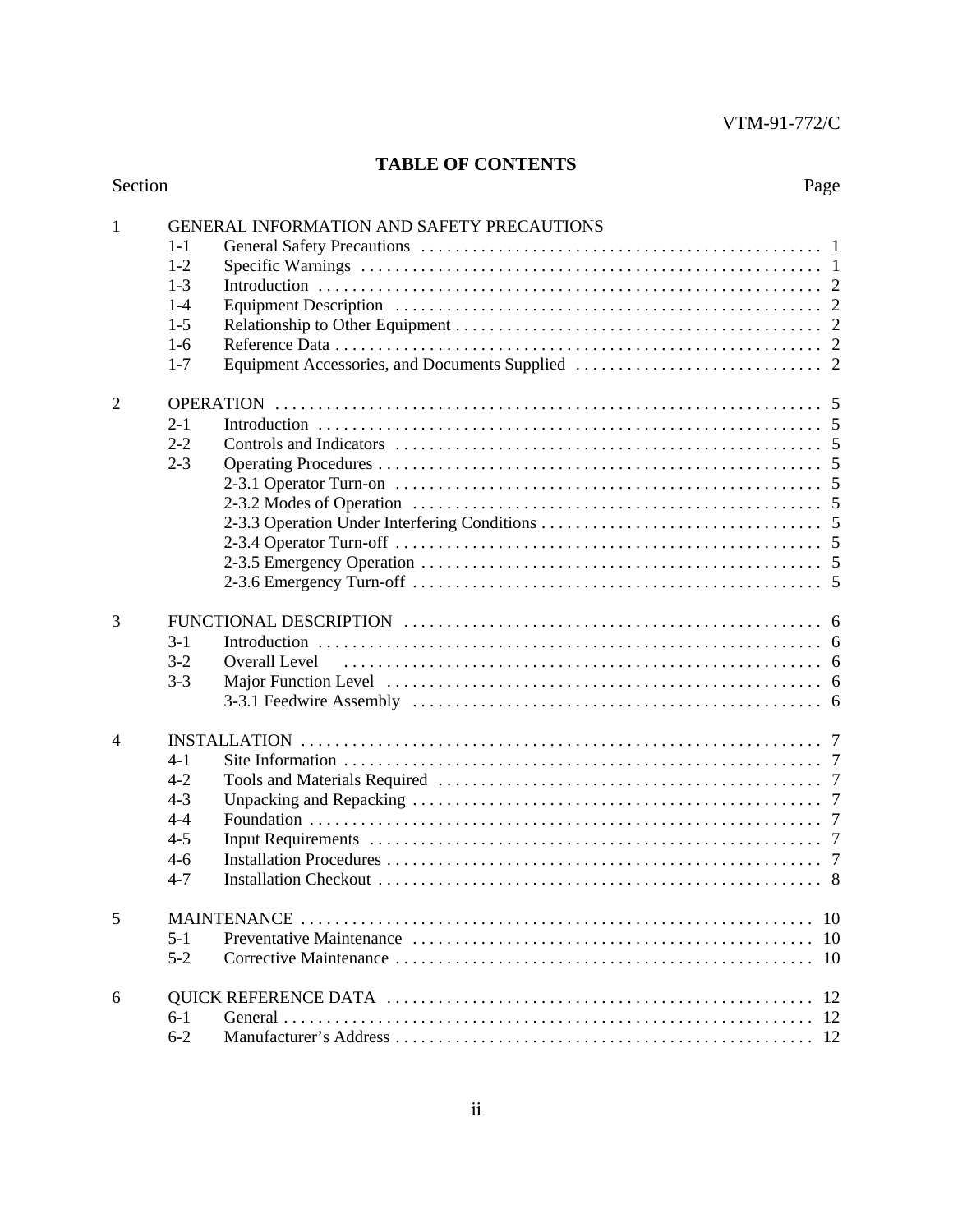#### **LIST OF ILLUSTRATIONS**

| Figure  | Page |
|---------|------|
| $4 - 1$ |      |

#### **LIST OF TABLES**

| Table | Page |
|-------|------|
|       |      |
|       |      |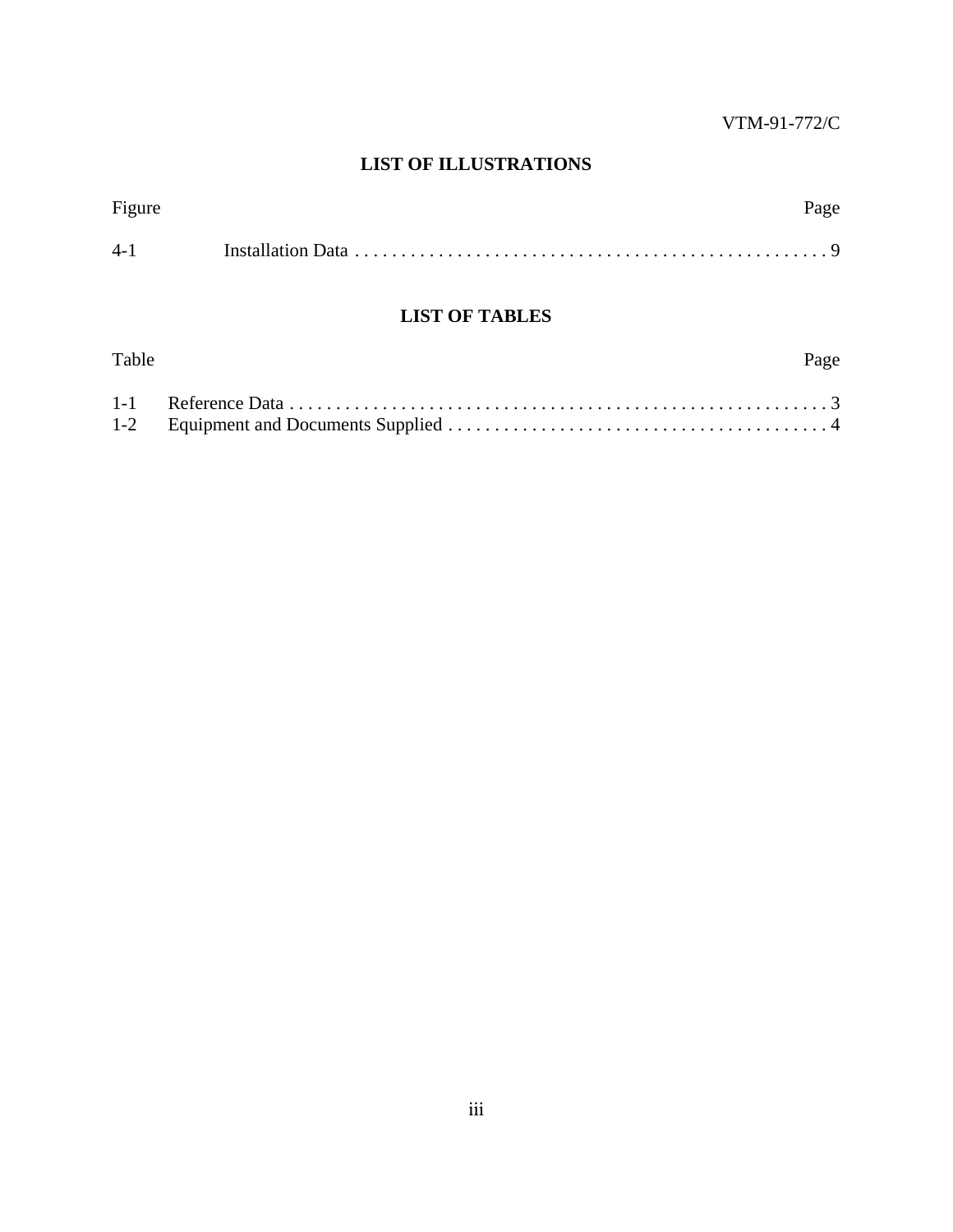#### **GENERAL INFORMATION AND SAFETY PRECAUTIONS**

#### **1-1. GENERAL SAFETY PRECAUTIONS**

The following general safety precautions are not related to any specific procedures and therefore do not appear elsewhere in this publication. These are recommended precautions that personnel must understand and apply during many phases of operation and maintenance.

# WARNING

Keep away from live circuits. Operating personnel must at all times observe all safety regulations, to prevent serious injury or death due to electrical shock.

Do not service or adjust alone. Under no circumstances should any person service or adjust the equipment except in the presence of someone who is capable of rendering aid.

Personnel working with or near high voltages should be familiar with modern methods of resuscitation.

#### **1-2 SPECIFIC WARNINGS**

The following specific precautions are related to inspecting and removing the antenna.

### WARNING

Ensure that the transmitting equipment is de-energized prior to inspection of the antenna. Make sure the test equipment is properly grounded, to prevent electric shock.



Make sure the antenna is properly supported before removing its mounting hardware.



Do not coat the insulator with any substance; do not paint with lead base paints.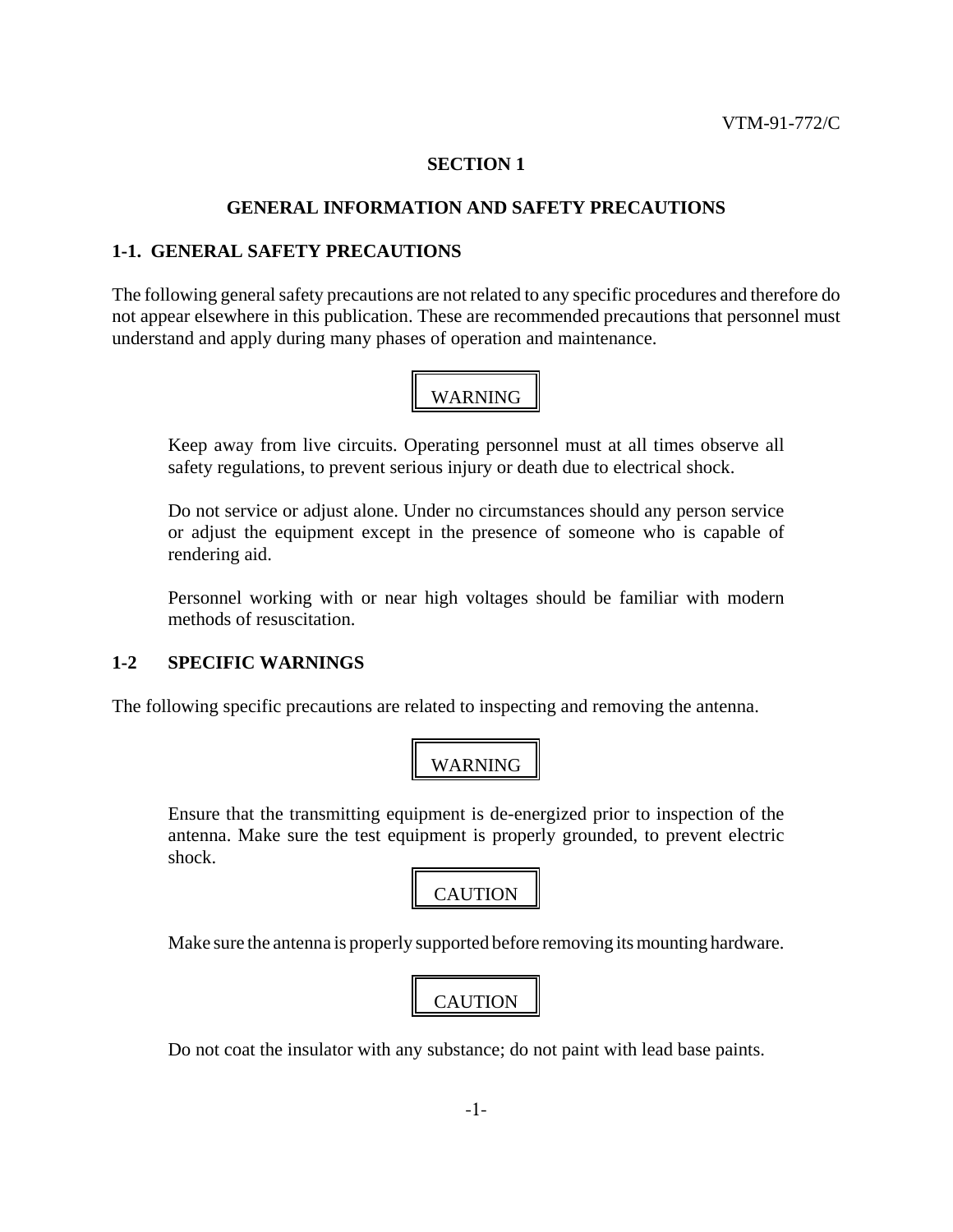#### **1-3. INTRODUCTION**

1-3.1 Purpose. This manual provides general information on the AS-3772B/U, as well as an operational and functional description of the antenna and installation data. Information in this manual will assist in installing and operating the antenna.

1-3.2 Scope. This technical manual is provided to aid in the operation and installation of the antenna.

1-3.3 Applicability. This manual applies to the single whip application of Antenna AS-3772B/U. Where this antenna is used in twin whip application, consult the appropriate antenna group technical manual.

#### **1-4. EQUIPMENT DESCRIPTION**

1-4.1 General Description. The antenna, shown in Figure 4-1 is a 35 foot transmitting/receiving whip antenna for general use with HF communications equipment. The antenna has an aluminum radiating element and an integral fibreglass insulator/mounting base.

1-4.2 Capabilities. The antenna provides vertically polarized, omnidirectional azimuth radiation from 2 to 30 MHz when the antenna is operated in either a twin whip and tuner configuration or single whip and tuner configuration. It may be employed for general purpose broadband communications reception from VLF to 30 MHz. The antenna is a two section antenna and is base mounted. The mounting flange is a single integral part made from fibreglass.

1-4.3 Limitations. When used as directed, the antenna has no limitations.

#### **1-5. RELATIONSHIP TO OTHER EQUIPMENT**

The AS-3772B/U Antenna interfaces with the HF receiving and transmitting equipment.

#### **1-6. REFERENCE DATA**

Table 1-1 lists the reference data for the antenna.

#### **1-7. EQUIPMENT ACCESSORIES, AND DOCUMENTS SUPPLIED**

Table 1-2 lists the equipment and documents supplied.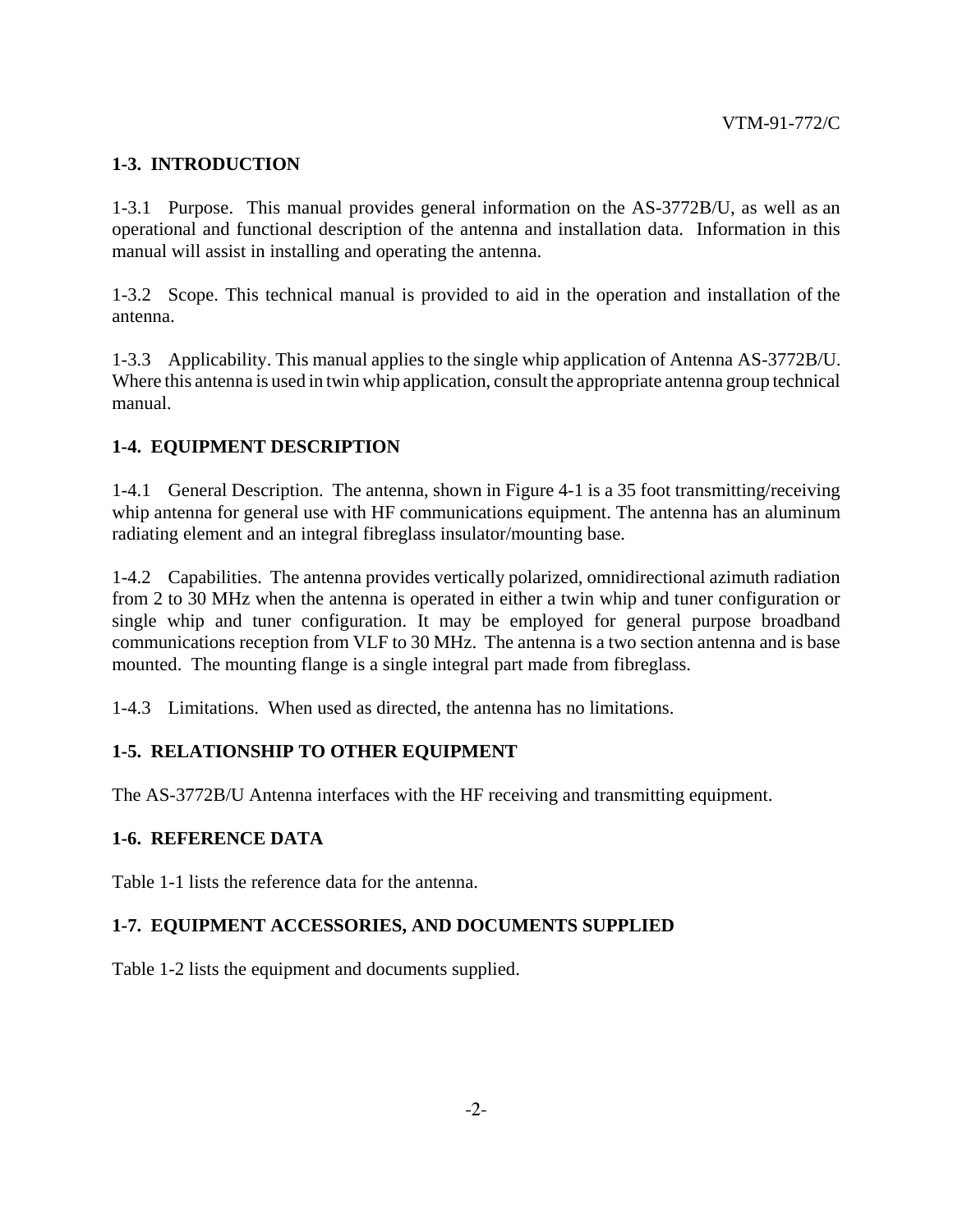|  | Table 1-1. Reference Data |
|--|---------------------------|
|--|---------------------------|

| <b>PARAMETER</b>         | <b>SPECIFICATION</b>                                                                               |  |  |
|--------------------------|----------------------------------------------------------------------------------------------------|--|--|
| <b>NOMENCLATURE</b>      | <b>ANTENNA AS-3772B/U</b>                                                                          |  |  |
| <b>MANUFACTURER</b>      | VALCOM MANUFACTURING GROUP, INC. 35736                                                             |  |  |
| FREQUENCY RANGE          | <b>TRANSMITTING: 2 TO 30 MHZ</b>                                                                   |  |  |
| <b>IMPEDANCE</b>         | <b>VARIES</b>                                                                                      |  |  |
| <b>POLARIZATION</b>      | <b>VERTICAL</b>                                                                                    |  |  |
| POWER CAPABILITY         | <b>5 KW SINGLE ANTENNA</b>                                                                         |  |  |
| <b>RADIATION PATTERN</b> | <b>OMNIDIRECTIONAL</b>                                                                             |  |  |
| <b>TEMPERATURE</b>       | OPERATING: $-54^{\circ}$ C TO $+65^{\circ}$ C<br>NON OPERATING: $-62^{\circ}$ C TO $+71^{\circ}$ C |  |  |
| <b>WIND VELOCITY</b>     | 115 MPH                                                                                            |  |  |
| <b>HUMIDITY</b>          | 95%                                                                                                |  |  |
| <b>SHOCK</b>             | QUALIFIED TO MEET MIL-S-901C, GRADE A                                                              |  |  |
| <b>VIBRATION</b>         | <b>QUALIFIED TO MEET MIL-STD-167-1 TYPE I</b>                                                      |  |  |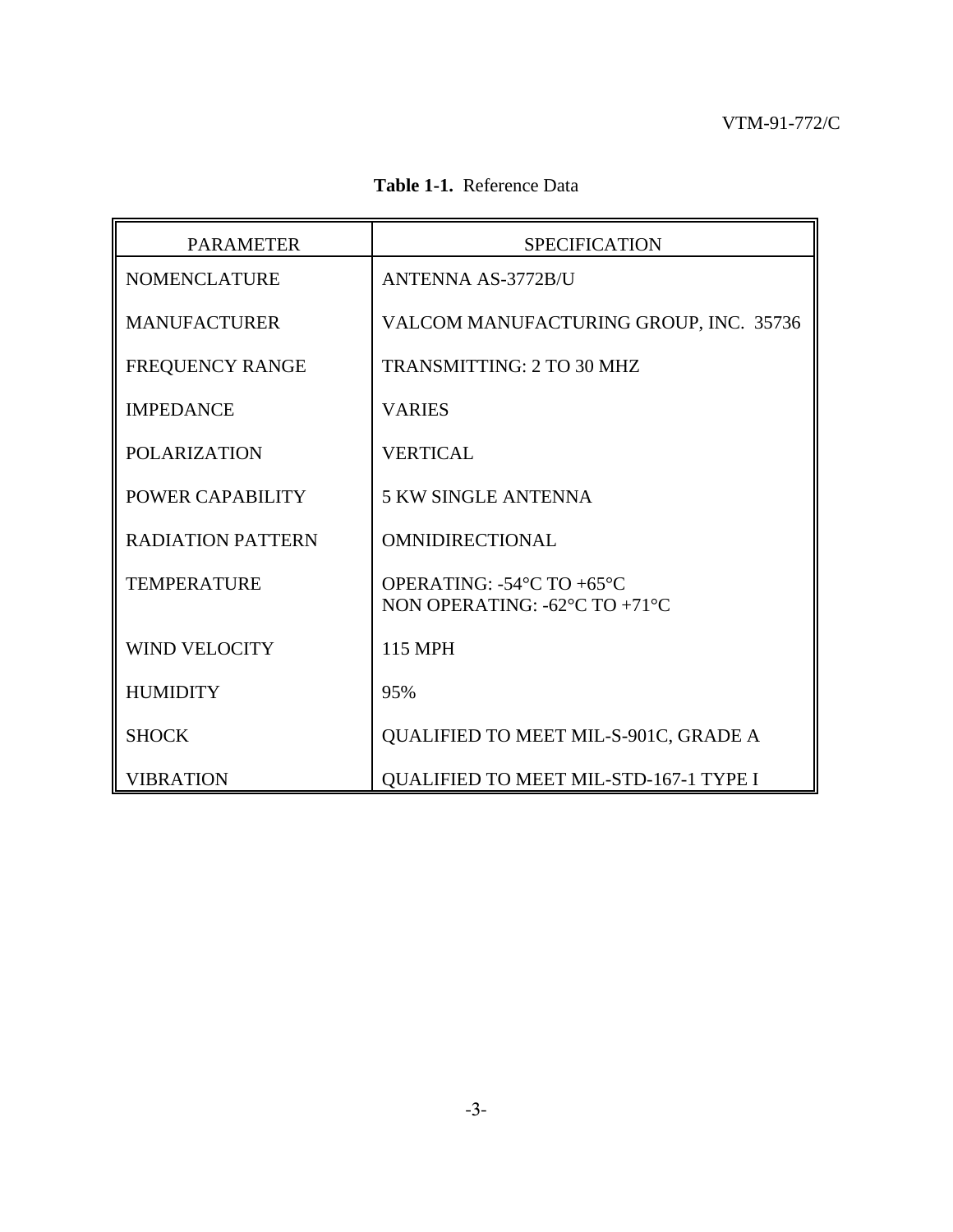|              | <b>NOMENCLATURE</b>                                                                 | <b>OVERALL DIMENSIONS (INCHES)</b> |            |                 |                 | WEIGHT          |
|--------------|-------------------------------------------------------------------------------------|------------------------------------|------------|-----------------|-----------------|-----------------|
| <b>QTY</b>   |                                                                                     | <b>CRATED</b>                      |            | <b>UNCRATED</b> |                 | (POUNDS)        |
|              |                                                                                     | <b>HEIGHT</b>                      | <b>DIA</b> | <b>HEIGHT</b>   | <b>DIA</b>      | <b>UNCRATED</b> |
| $\mathbf{1}$ | <b>ANTENNA</b><br>AS-3772B/U                                                        |                                    |            | 421             | 13.00<br>(BASE) | 196             |
| 1            | <b>TECHNICAL</b><br><b>MANUAL FOR</b><br>AS-3772B/U<br><b>ANTENNA</b><br>VTM-91-770 |                                    |            |                 |                 |                 |
| 1            | <b>SILCONE</b><br><b>SEALANT</b>                                                    |                                    |            |                 |                 |                 |
| 12           | MS24693-C140<br>$3/8 - 16 \times 0.75$ L<br><b>FLAT HD SCREW</b>                    |                                    |            |                 |                 |                 |
| 1            | MIL-A-907E ANTI-<br><b>SEIZE</b><br><b>COMPOUND</b>                                 |                                    |            |                 |                 |                 |

**Table 1-2.** Equipment, Accessories and Documents Supplied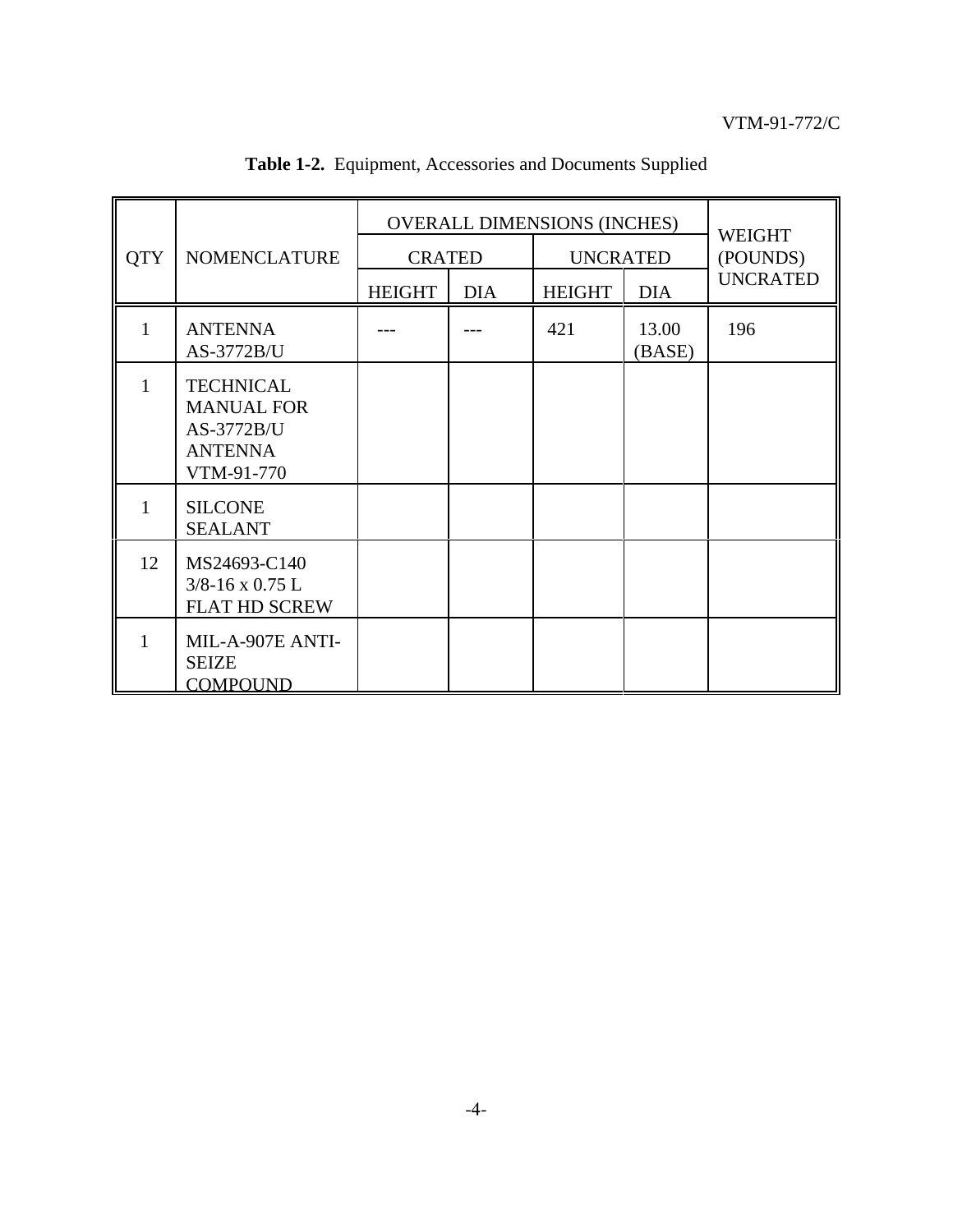#### **OPERATION**

#### **2-1. INTRODUCTION**

This chapter provides operating instructions for the antenna.

#### **2-2. CONTROLS AND INDICATORS**

The antenna contains no controls or indicators.

#### **2-3. OPERATING PROCEDURES**

2-3.1 Operator Turn-On. No operator turn-on procedures apply since no power is required to operate the antenna. However, the antenna is coupled to RF equipment (transmitter/receiver) and to associated systems which may require energizing. For operating instructions, consult the appropriate technical manuals.

2-3.2 Modes of Operation. The antenna operated automatically, and no operator intervention is required other than interconnecting various associated equipment with the antenna.

2-3.3 Operation Under Interfering Conditions. No additional or alternate instructions are necessary to operate the antenna under interfering conditions.

2-3.4 Operator Turn-off. Since no power is required to operate the antenna, no operator turn-off is required. However, the specific equipment connected to the antenna may require operator turnoff. Consult the associated technical manuals for turn-off procedures.

2-3.5 Emergency Operation. No additional or alternate steps are necessary to operate the antenna under emergency conditions.

2-3.6 Emergency Turn-off. The antenna requires no emergency turn-off. For emergency turn-off of specific equipment connected to the antenna, consult the associated technical manuals.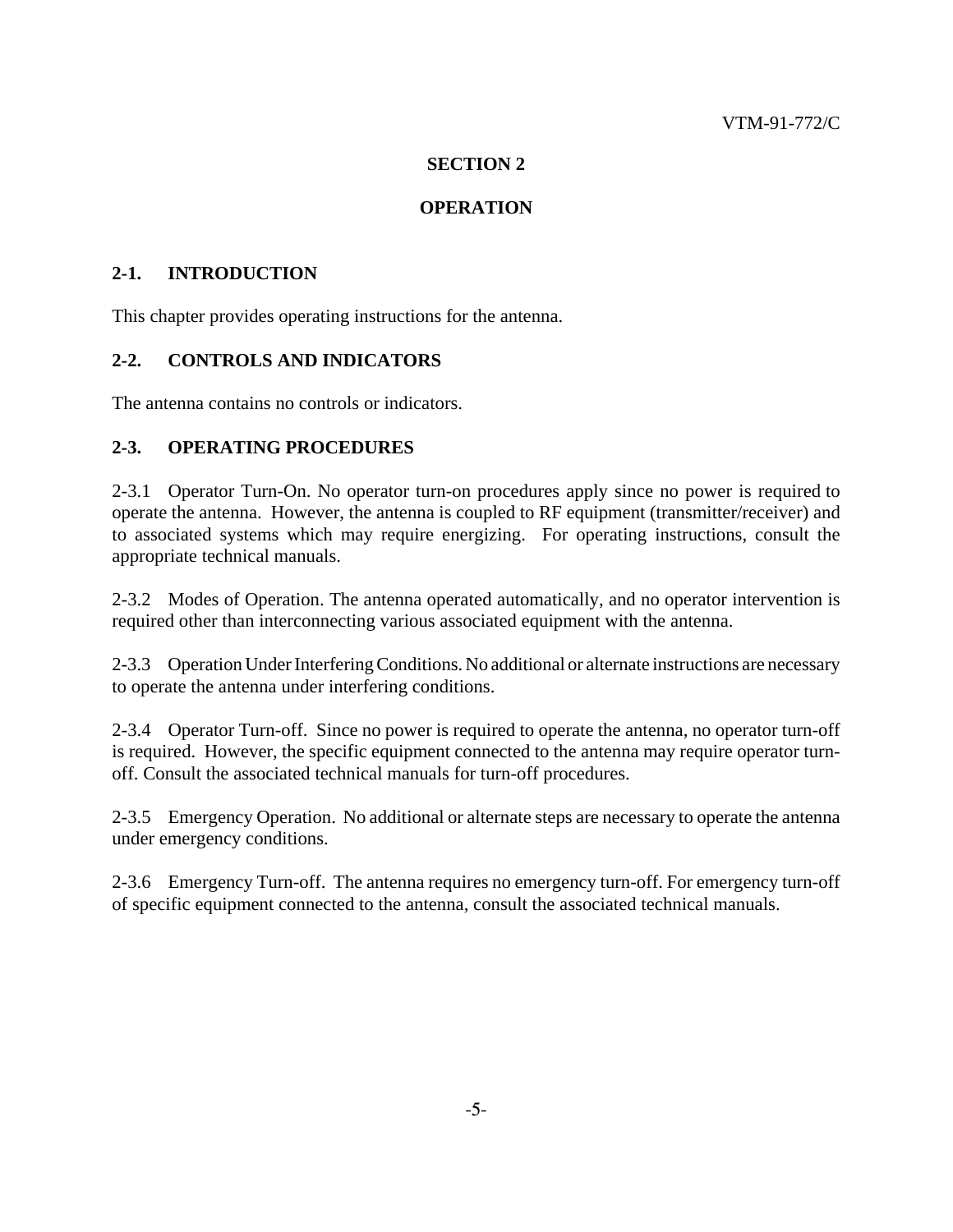#### **FUNCTIONAL DESCRIPTION**

#### **3-1. INTRODUCTION**

This chapter provides the functional description of the antenna.

#### **3-2. OVERALL LEVEL**

The antenna is a base mounted, high-power antenna which provides omnidirectional coverage for general purpose communications reception and transmission from 2 to 30 MHz when used in either a twin whip and tuner configuration or single whip and tuner configuration.

#### **3-3. MAJOR FUNCTION LEVEL**

The antenna consists of an aluminum radiating element and an integral fibreglass insulator/mounting flange. The aluminum radiating element tapers from approximately 8 inches in diameter at the base insulator to 2 inches in diameter at the top. The integral fibreglass insulator/mounting flange isolates the radiating element of the antenna from the ground and physically supports the element. The insulator/mounting flange is constructed of high-strength, laminated epoxy fibreglass materials. When assembled, the overall length of the antenna is approximately 35 feet. The antenna disassembles into 2 sections.

When the antenna is used for transmitting, an antenna coupler is required. When used for receiving, the antenna requires the use of a termination box. For transmitting or receiving, a feedwire assembly is required to connect the antenna to the antenna coupler or termination box.

3-3.1 Feedwire Assembly. The feedwire assembly is provided by installing activity and provides a means of attaching the antenna tuner or termination box to the antenna.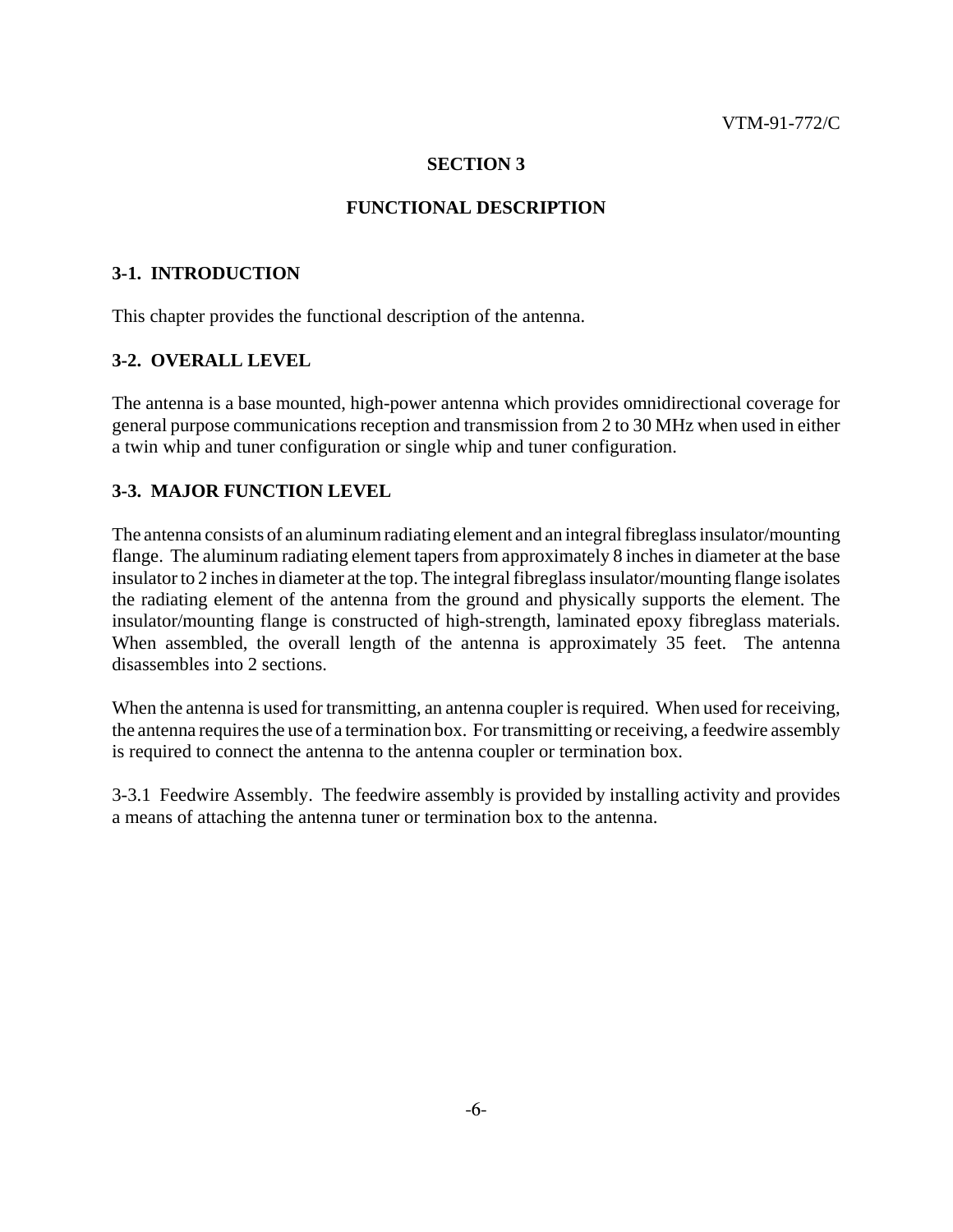#### **INSTALLATION**

#### **4-1. SITE INFORMATION**

Valcom's AS-3772B/U HF Antenna is designed primarily for shipboard installation. The antenna can also be used at shore installations. The antenna should be installed in a non-obstructed environment, clear from any contiguous structures, such as masts, bulkheads, or other metal objects.

#### **4-2. TOOLS AND MATERIALS REQUIRED**

15/16" (normally) wrenches for 5/8" hardware for antenna base bolts (not provided). 7/16" wrench for feed-point connector bolts #4 Phillips screwdriver for joint screws No other special tools and materials are required for installation.

#### **4-3. UNPACKING AND REPACKING**

Table 1-2 gives data on the overall dimensions, volume, and weight of the crated antenna. To unpack, carefully remove the screws holding the cover, and remove the antenna from the container. Save the container to pack the antenna for reshipment. No special handling procedures are required; observed normal precautions when handling the antenna.

#### **4-4. FOUNDATION**

The antenna should be installed vertically on a mounting plate that has bolt holes matching those in the antenna base (see figure 4-1).

#### **4-5. INPUT REQUIREMENTS**

The antenna has an rf power handling capability of 5 kW when used singularly or 10 kW when used in a twin whip configuration with tuner in the 2 to 30 MHz frequency range.

#### **4-6. INSTALLATION PROCEDURES**

After unpacking the antenna, proceed with its installation as follows:

a. Examine the exterior of the antenna for damage; make sure that neither the top of the lower section or the bottom of the upper section have been damaged. Also check the base for damage.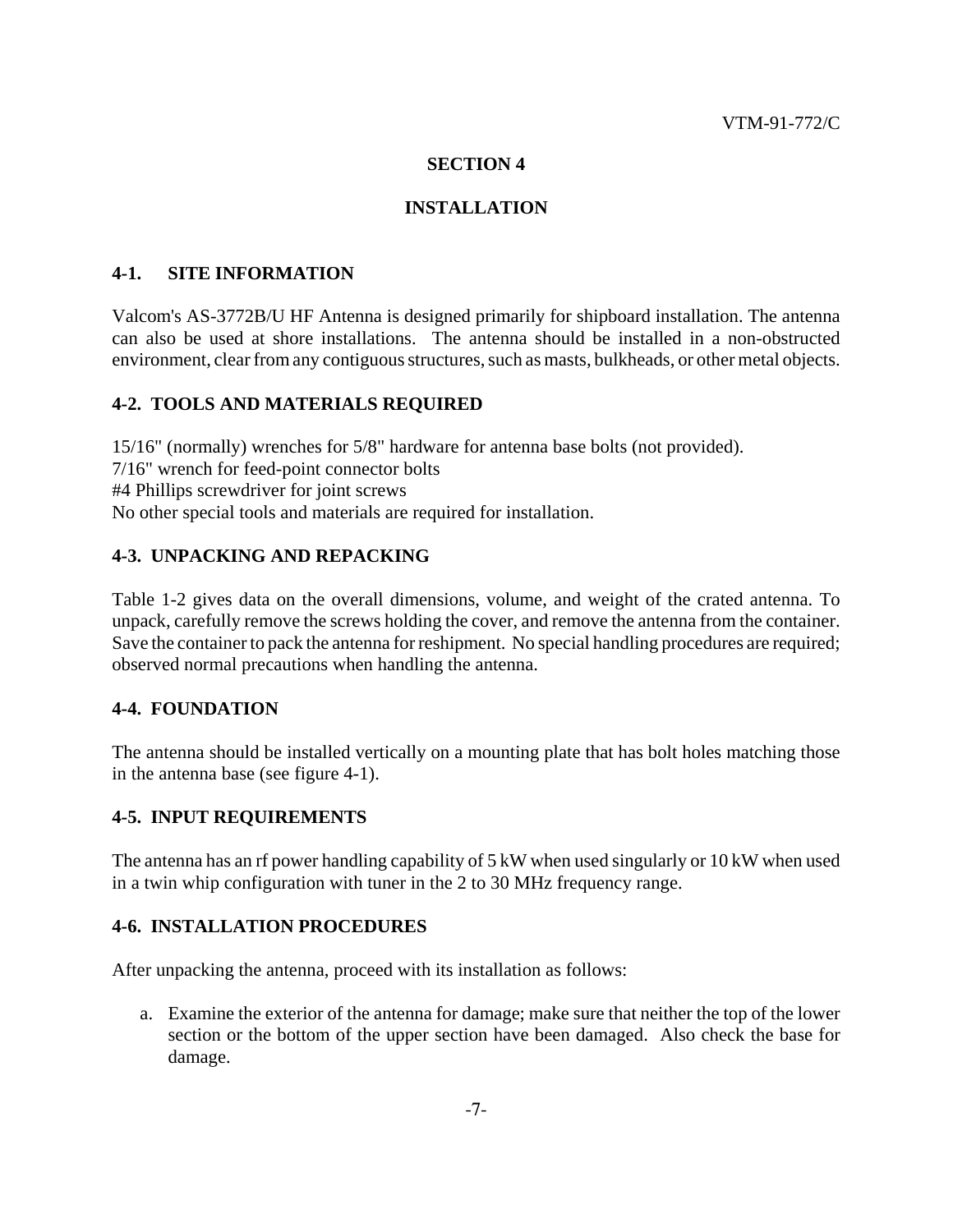- b. Before assembling the two sections together, the sleeve at top of the bottom section must be coated with a thin layer of electrically conducting nickel-based anti-seize compound MIL-A-907E (supplied). A small dab of anti-seize in each of the eight threaded holes will assist with installing the screws later.
- c. Place the bottom section of the antenna on two saw horses. After applying the anti-seize compound to the mating sleeve, carefully slide the antenna top section over the sleeve making sure the arrows on each section are aligned.
- d. Ensure the eight holes are in line between the two sections. Install the eight countersink flat head screws to the two sections. It is recommended to install all eight screws 3 or 4 turns before tightening any of them.
- e. Begin tightening the screws one by one. A minimum torque of 10-20 in-lbs is required to install the screws. If less than this torque is used, the thread-locking inserts may be damaged and need to be replaced. Contact the factory for assistance. A final torque between 55-75 in-lbs is acceptable for the screws, providing the screw head sits flush or slightly below the antenna surface. After installation, seal the screw heads using the RTV sealant.
- f. Carefully lift the antenna to its mounting platform. Align the mounting holes of the base flange with the mounting holes in the platform.
- g. Secure the antenna to its mounting plate with using eight 5/8-11 hex head cap screws (not provided), along with two flat-washers, a split-lock-washer and a nut. Bolt length will need to be determined by the installing activity. A final torque between 90-100 ft-lbs is acceptable for the bolts.
- h. Connect the system feedline to the antenna at any one or all of the three feedpoints as required.

#### **4-7. INSTALLATION CHECKOUT**

Checkout of the antenna after installation can only be accomplished by operating the receiving and transmitting equipment that is used with the antenna.

Note: If replacing an existing antenna with a new antenna, it is recommended that new mounting hardware be used.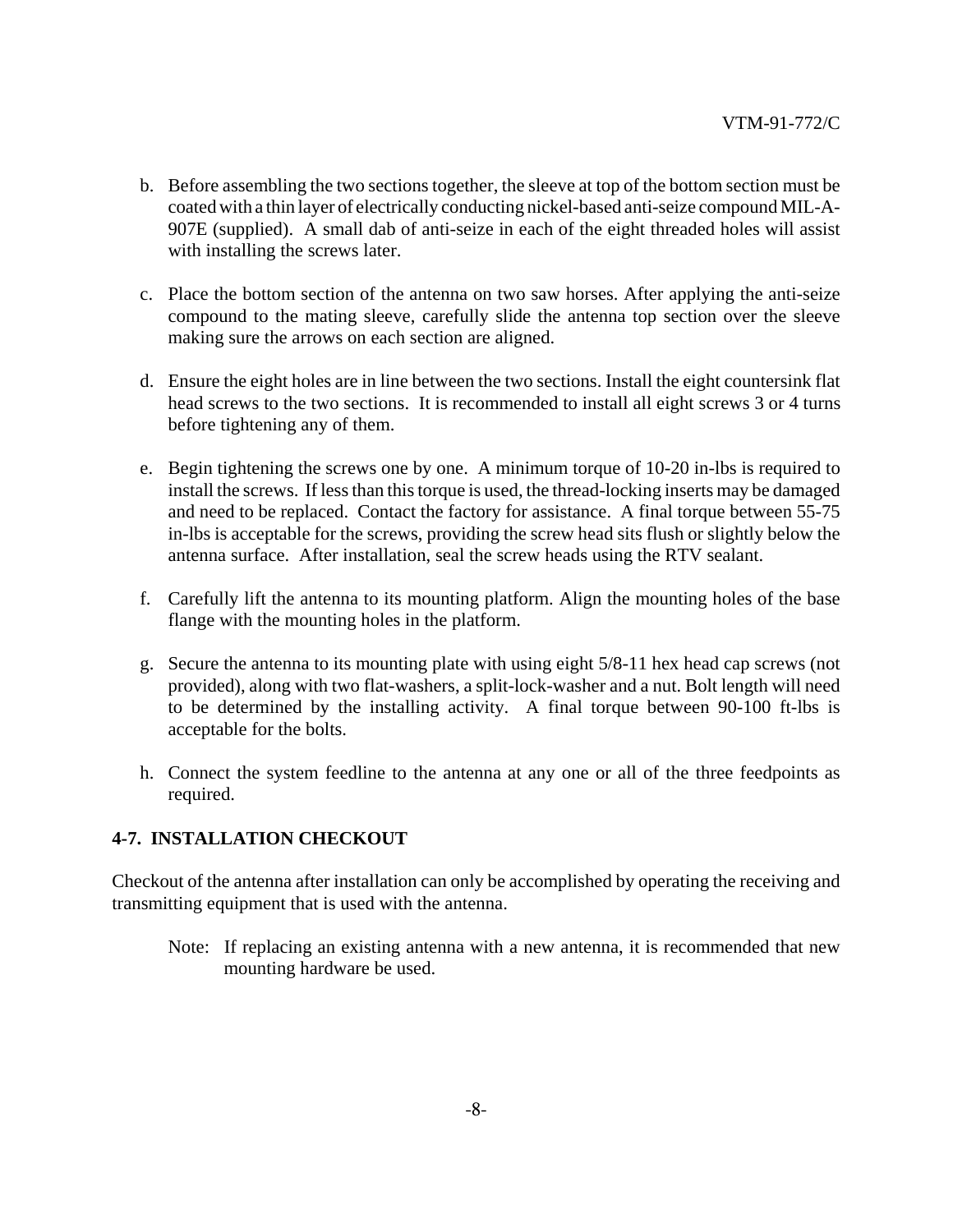

**Figure 4-1** Outline Drawing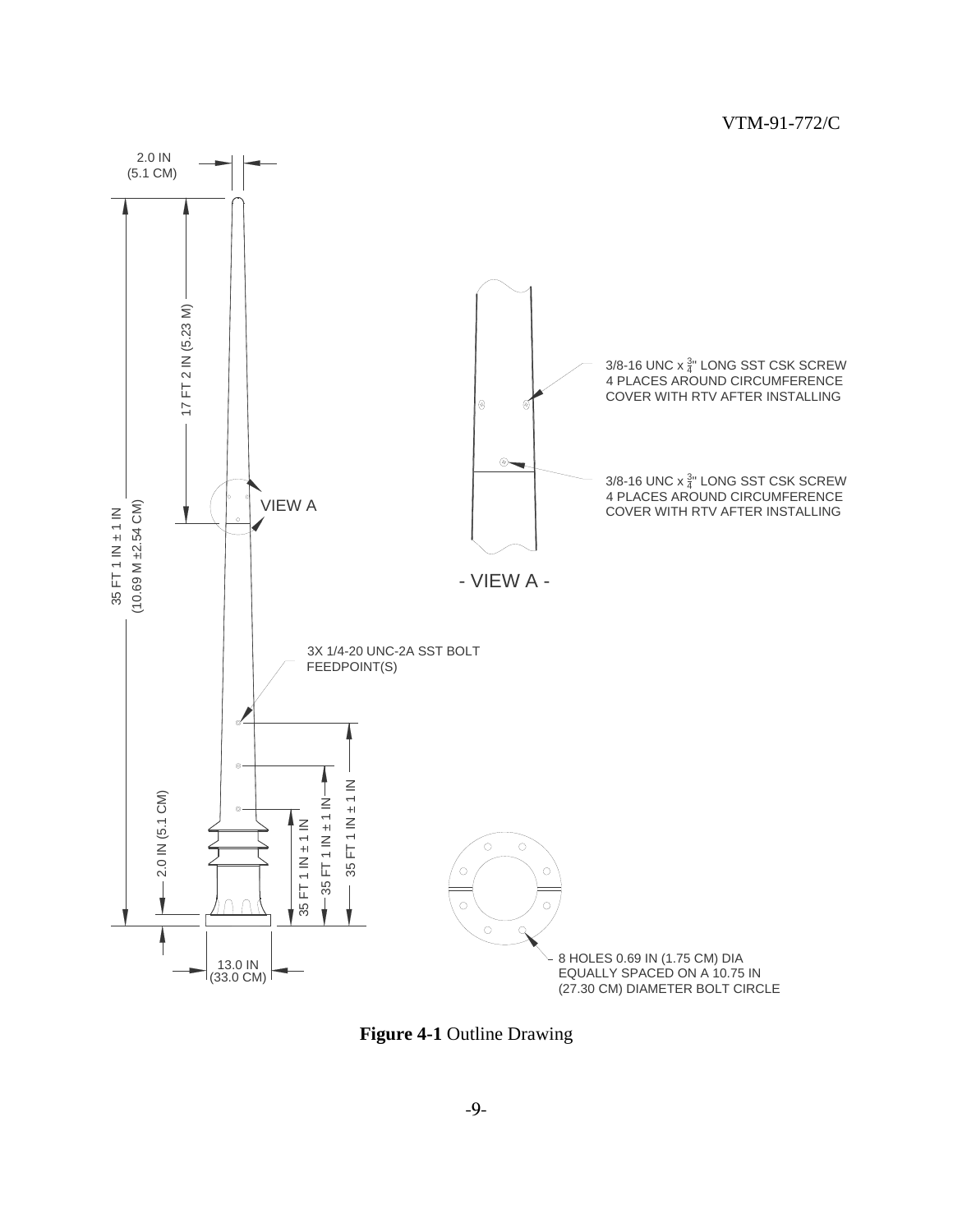#### **MAINTENANCE**

#### **5-1. SCHEDULED MAINTENANCE**

The antenna is virtually maintenance free. The external finish is a silicone alkyd paint. The minimum finish life before showing signs of deterioration should be at least six years under normal climate conditions.

When used in salt-water environments, it is recommended to wash the antenna base with fresh water to remove any build-up of dried salt residue. This must be performed on a monthly basis, when exposed to sea-spray.

Use a small wire brush to clear any debris from the drain groove found in the bottom of the antenna base.

All threaded hardware, including the base mounting bolts, the countersunk screws at the joint and the input power connector should be inspected for signs of damage and to ensure proper tightness (suggested torque settings can be found on pages 8 and 9). In most cases a quick visual inspection is all that is required. This must be performed on a monthly basis or whenever practical.

#### **5-2. CORRECTIVE MAINTENANCE**

#### 5-2.1 General Repairs

Generally, no corrective maintenance is possible or required. If one section is severely damaged, it must be replaced by a new section. Workshops having experience in handling epoxy fibreglass composite structures and/or aluminum construction may attempt the repair of minor surface damage if practicable.

#### **NOTE**

#### DO NOT USE LEAD BASE PAINT TO TOUCH-UP OR REPAINT THE ANTENNA. USE ONLY EPOXY BASE PAINT.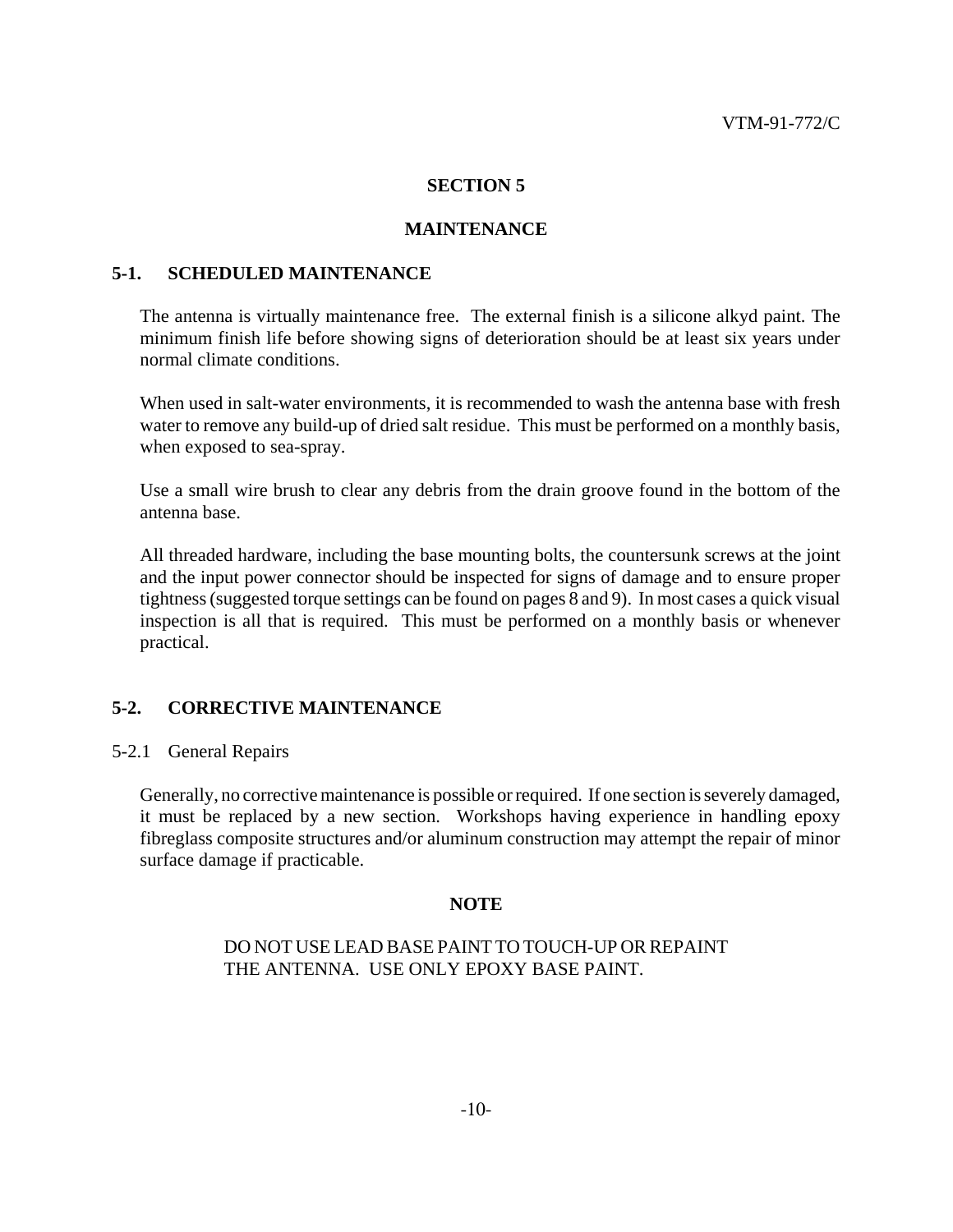#### 5-2.2 Cosmetic Repairs

The antenna has been designed to meet and tested to pass Naval Shock and Vibration requirements (MIL-S-901 and MIL-STD-167 respectively). Under and beyond normal expected environmental stresses onboard ships, this antenna will not suffer mechanical or electrical failure. However, over the life of the antenna a seam may become visible just above the top drip shield. This may appear to be a "crack" in the antenna. However, this is only a surface crack in the paint layers and the filler material. This location is where the aluminum radiator meets the fibreglass base and since these materials have different coefficients of expansion, under high mechanical stress(es), the paint may crack under the normal flexural movement of the materials. An example can be seen in the below photograph.

#### IT IS IMPORTANT TO NOTE IN NO WAY WHATSOEVER IS THIS CRACK RELATED TO A MECHANICAL FAILURE OF THE ANTENNA.

Should this occur, repairing is not considered to be necessary. Otherwise, to restore the antenna's cosmetic appearance, it can be refinished as follows:

- use a small scraper to remove all the loose paint flakes;
- lightly sand the area down;
- re-coat with a durable ship-board grade paint;

- if excessive filler material has fallen out, the groove can be filled back in with a quality acrylic or silicone sealant after painting.